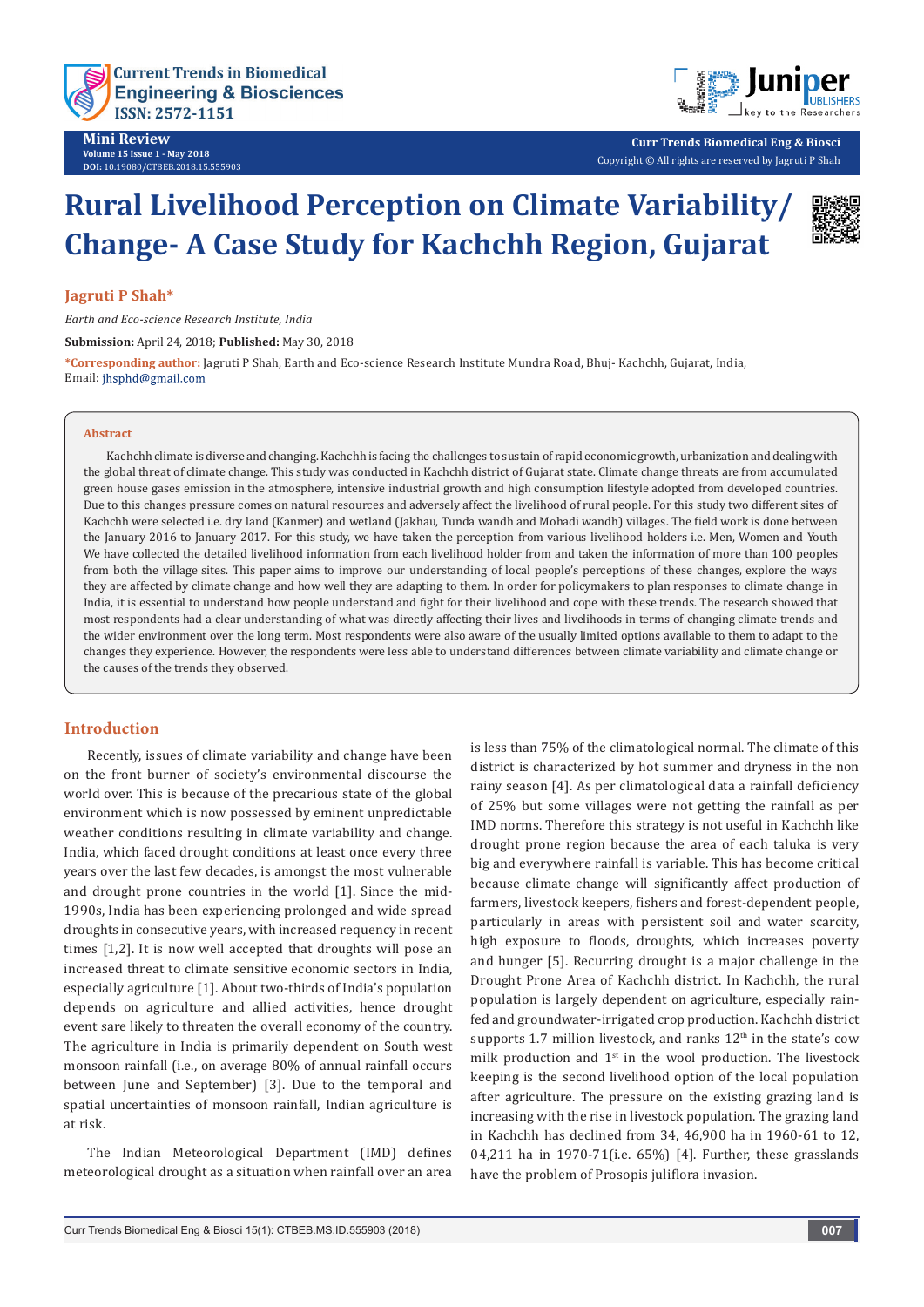The objective of this study is to understand the rural farming and pastoral and fishing community's perception of drought and climate variability/change impacts on their socio-economic activities and environment, their adaptation at the household level and opinions on government climate variability mitigation measures.

#### **Study Area**

Kachchh is the second largest district in the country, covering a total area of  $45,652 \text{ km}^2$  and located in the north-western region of Gujarat state. Kachchh district stretches between 220 41' 11" to 240 41' 47" N latitude, and between 680 9' 46" to 710 54' 47 E longitude. The district shares its international boundary in the north and north-west with Pakistan, whereas the Arabian Sea lies in the west and south-west and the land area on the southern side is limited by Gulf of Kachchh. Rajkot is sharing its eastern boundary, while Bananskantha, Mehsana and Rajasthan state form the part of north-eastern boundary. Administratively, this district encompasses 10talukas with 950 villages within it Figure 1.



In Kachchh two sites were selected wetland and dry land area. During the survey Jakhau (village, ashira wandh and jakhau port) from abdasa taluka, Mohadi wandh from Lakhpat taluka and Tunda wandh from Mundra taluka are wetland sites and dryland area, Kanmer village and surrounding six wandhs from Rapar taluka. In the wetland site people's occupation were more focuses on fishing, fish exporting, livestock holder and agriculturist. In jakhau two types of fisherman are there "Pagadia" (they are from Kolly community) and other are having their own boat mostly they are from Muslim community. At Jakhau port, many other coastal areas fishermen were also coming with their boat i.e. trollers and export the fishes to various countries i.e. UK, Europe and parts of India. The second site is Kanmer and surrounding six wandhs, dryland area and people are engaged in agriculture related occupation. Being an arid Kachchh district, most of the wetlands in Kachchh are seasonal where the rainfall is the major source of water. Wells are very less and their water level goes very down near to saline. Present study focuses on the rural people's perception about global warming and due to the climate variability changes are comes on their livelihood. What are the changes they did in their livelihood from past 20 years or after the earthquake?

#### **Geomorphology of the Area**

Jakhau coast is the westernmost segment of Kachchh coast. The region was under marine flooding and submergence during the middle Holocene high sea level indicated by the rocky cliffs of 10-15m high and stabilized coastal dunes. However, tectonic uplift of the region in the recent past indicated by the raised mudflats, abandoned rocky cliffs, and the incised fluvial terraces along the rivers [6]. Kanmer site is a village of Rapar taluka. Kanmer locally known as Bakar Kot, is an archaeological site belonging to Indus valley civilization.

#### **Climate and Isohytes**

Kachchh climate is unique in Gujarat State as it is surrounded by Arabian Sea in the south and the harsh Rann in the north and eastern boundary. The higher evaporation in the Rann area influences the microclimate of the mainland making it arid and the cool sea breeze makes it more comfortable weather in the coastal regions. The climate of this district is characterized by hot summer and dryness in the non rainy season. An isohytes of Kachchh region (developed based on the rainfall data till 1986) show that there is decline in rainfall as one moves towards the west. Lakhpat taluka at the western end of Kachchh receives the least amount of rainfall in the district Figure 2.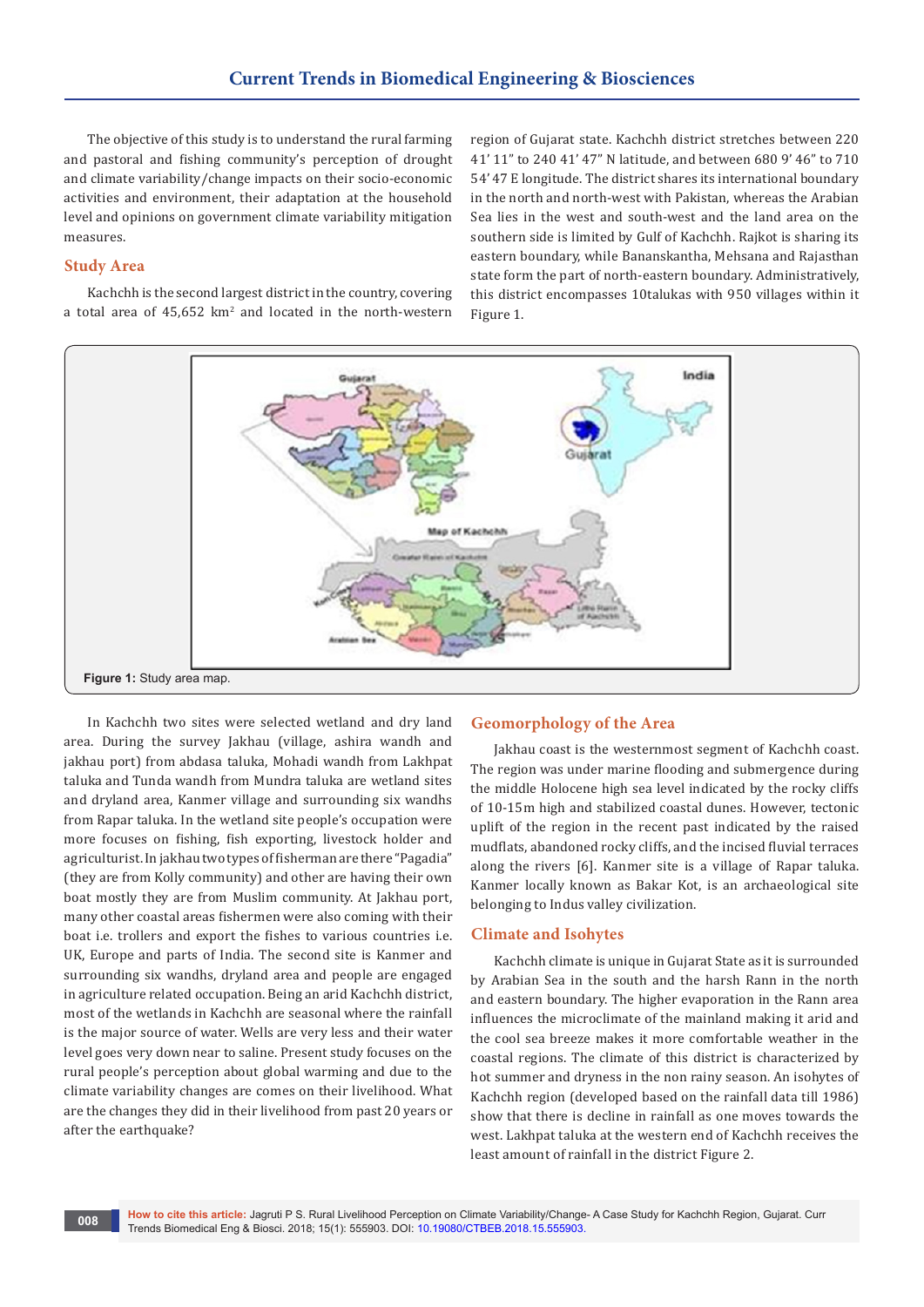

# **Objectives**

- i. To assess existing knowledge on climate change
- ii. To understand the local people's perceptions towards local climate change
- iii. To find out the major impacts of climate change in local peoples view
- iv. To indentify perceived adaptation barriers

# **Methodology**

Methodology is same for both the sites. Field survey was carried out for socio economic study to understand the climate change impacts and pressure on people's occupation and their perception about adaption during these changes. Men and Women both were selected and consulted for the data collection. To assess their perceptions on climate variability/change by way of local communities, overall l metrological scenario (i.e. climate, rainfall, wind flow, drinking and agricultural water, droughts) as well as major livelihood and overall lifestyle of the village. We collected the information on wells and surface water sources, villager's occupation, crop pattern, major crops, livestock population, disease in livestock due to variables in temperature, any plant or animal species degradation and also their traditional knowledge about their occupation following methods were used.

a. Group and team dynamics (discussion and meetings)

b. Interviewing and dialogue (Individual old age male and female, village headman, asha worker etc.)

c. Local Ngo views

This finding provided good information with the respondents views on several issues. For their livelihood and occupation changes this a comparative sense of the present and past condition is an essential tool which will help us to understand its degradation/improvement through time.

# **Results and Discussion**

# **Climate change knowledge**

The data collected from 100 respondents and out of that only five people have herds the word and knowledge about climate change. Only educated people know the word global warming and Climate Change residents of selected villages. Respondents accept that their climate has significantly changing. Both the village peoples have full understanding of long-term changes in climatic parameters such as Increased / warmer temperature, Change in quantity and intensity of rainfall, Stormy weather, Once in a every three year drought, Longer dry seasons, More cold but it is for few days , all seasons are changing, Less moist in season etc. Other identified parameters such as long term shift in wind speed, change in rainfall intensity and uncertainty of rain.

# **Agriculture**

The result shows that as per the view of small and big agriculture land holders given the following reasons for the impact of climate variability. Due to the variability in climate Crop wilting, more pest and diseases, quality of production decreased, increased irrigation requirements and decrease in soil fertility. Some farmer made changes in their traditional crop patterns as well as major crops. Due to the climate variability/ change Prosopis juliflora (ganda baval) is increases.

#### **Livestock keepers**

The result shows that due to the uncertainty and variable in climate livestock's having more diseases and they become weak. Due to the uncertainty in rainfall decreased milk production of the cattle. The results also show that the cattle work efficiency decreased and they face difficulties during delivery. A result also shows that increase disease in livestock due to variables in temperature and water shortage.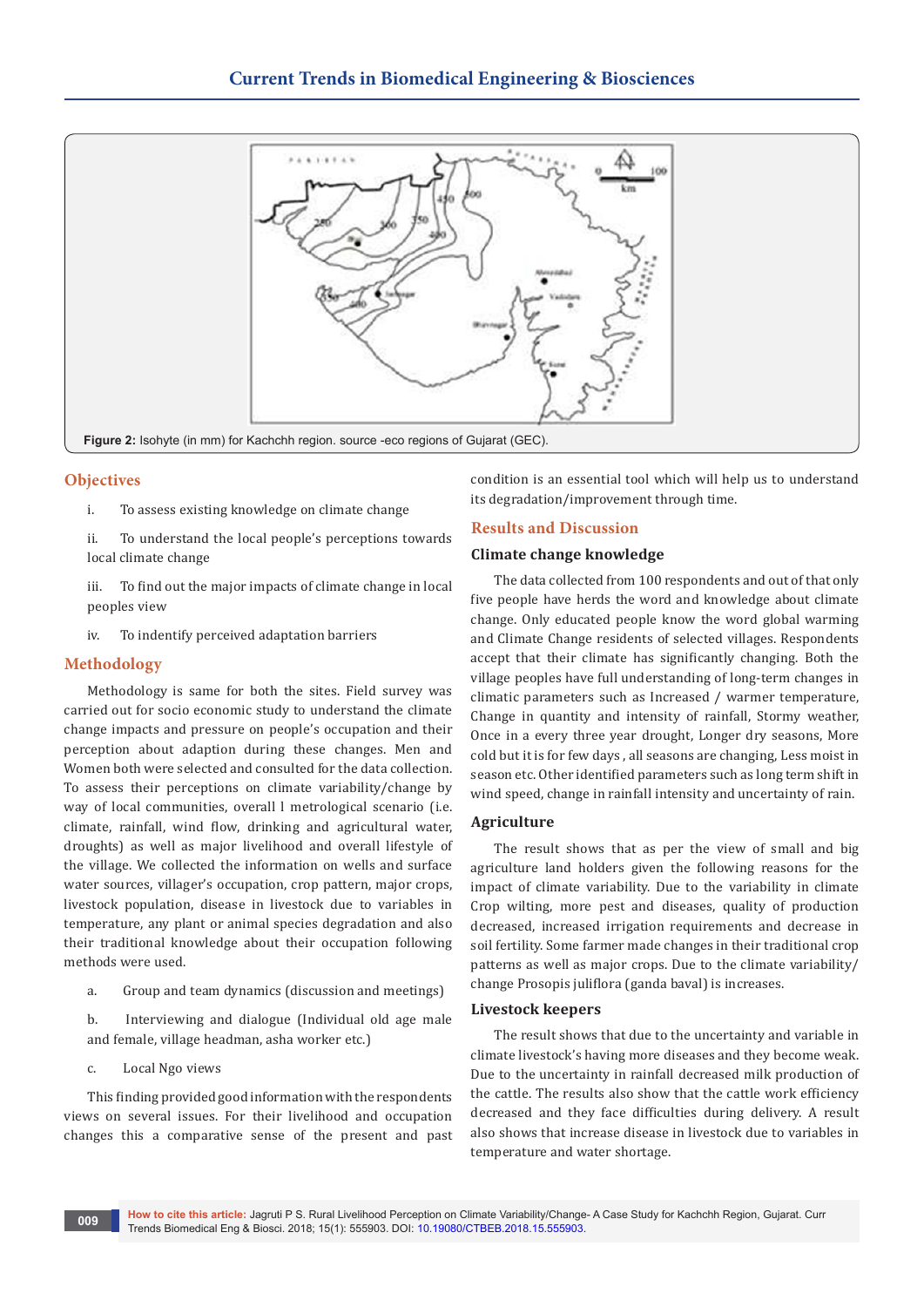Overall Impacts identified due to climate variability/ change in wetland sites is less fish production therefore all the fish beds are empty at Jakhau and also fish varieties decreased. Due to the uncertainty wells and water resources are less flooded and also early dried therefore drinking water shortage in both the sites Figure 3.



#### **Perception -attitude of peoples**

As per local people's perception major causes are deforestation and burning fossil fuel i.e. Plastic and carbon emission increases air pollution. Some of the respondents given the reason for uncertainties are they used more pesticides and Nitrogen fertilizers in farm. Some respondents stated that now a day's people adapted modern life style that also a one of the reason. Some respondents asked that due to our "bad karma" and now only GOD should be appeased, Most of respondents give the reason behind this climate variation / change is real and it is a global issue and that require urgent attention. Few people stated that only scientist should be concerned about this issue.

#### **Perception -Risk on Livelihood (Agriculture, Fishing)**

# **Traditional livelihood changes**

As per the respondents farmer's perception of risk is moderate to high for their livelihood. Due to climatic parameters changes crop disease and agriculture investment may increase therefore farmers spending is more but return income will be uncertain. As per small agriculture land holders, if they want to work as an agricultural laborer getting employment in bigger farm will become uncertain. Some of the agriculture holders migrate from village to company or at urban area for employment. Agricultural workers were cutting and selling firewood instead of growing crops. People who had assets, such as land or livestock, were better able to fund small businesses as they changed their livelihoods. Others who had few assets were more likely to work as agricultural day laborers on other people's land. They are interested in cash crops varieties. They engaged in transport work such as working in brick-making factories, cutting wood, or driving rickshaws.

As per fishermen perception risk is very high for pagadia fishermen, because they won't get fishes from creeks. All the fishermen clearly suggest that fish catching and exporting business is very less due to the uncertainty in climate. Due to less fish availability fishermen changing their occupation and engaged in charcoal making, wood cutting or agriculture laborer

#### **Discussion on Findings**

Investigation show that majority of community members expressed awareness of climate variability and change through perceived longer dry seasons, low rainfall, increased/warmer temperatures and so on in recent times. It is difficult to assess the level of understanding that respondents had about global climate change trends. In general, respondents confused climate change and climate variability. Some focus group respondents reported that a lack of understanding of the nature of climate change. The meteorological parameters also prove the point of climate variability.

#### **Climatic Variability and Vegetation**

The annual mean maximum temperature of Gujarat has increased by 1 °C, the annual mean summer temperature by 0.7 °C and the mean winter temperature by 1.2 °C for the past 50 years (1957-2007) along with increase in the extremities of weather like heavy rainfall, accompanied by sudden burst and episodes of droughts and floods [4]. Rise in temperature would require more water for the plants due to high rate of evapo-transpiration in the arid region leading to higher salinity and desertification [7]. Changes in temperature and rainfall have significant impact on production of fruits, vegetables and medicinal plants. There are studies indicating that 1 oC increase in temperature may reduce yields of wheat, soybean, mustard, groundnut, and potato by 3-7% [8]. Tree phonological observations have proved to be most effective impact indicators of climate change [9], as many species are highly sensitive even to the smallest change in the long prevailing climate of any ecosystem [10]. As per the singh, 2015 importance of roadside vegetation and diversity in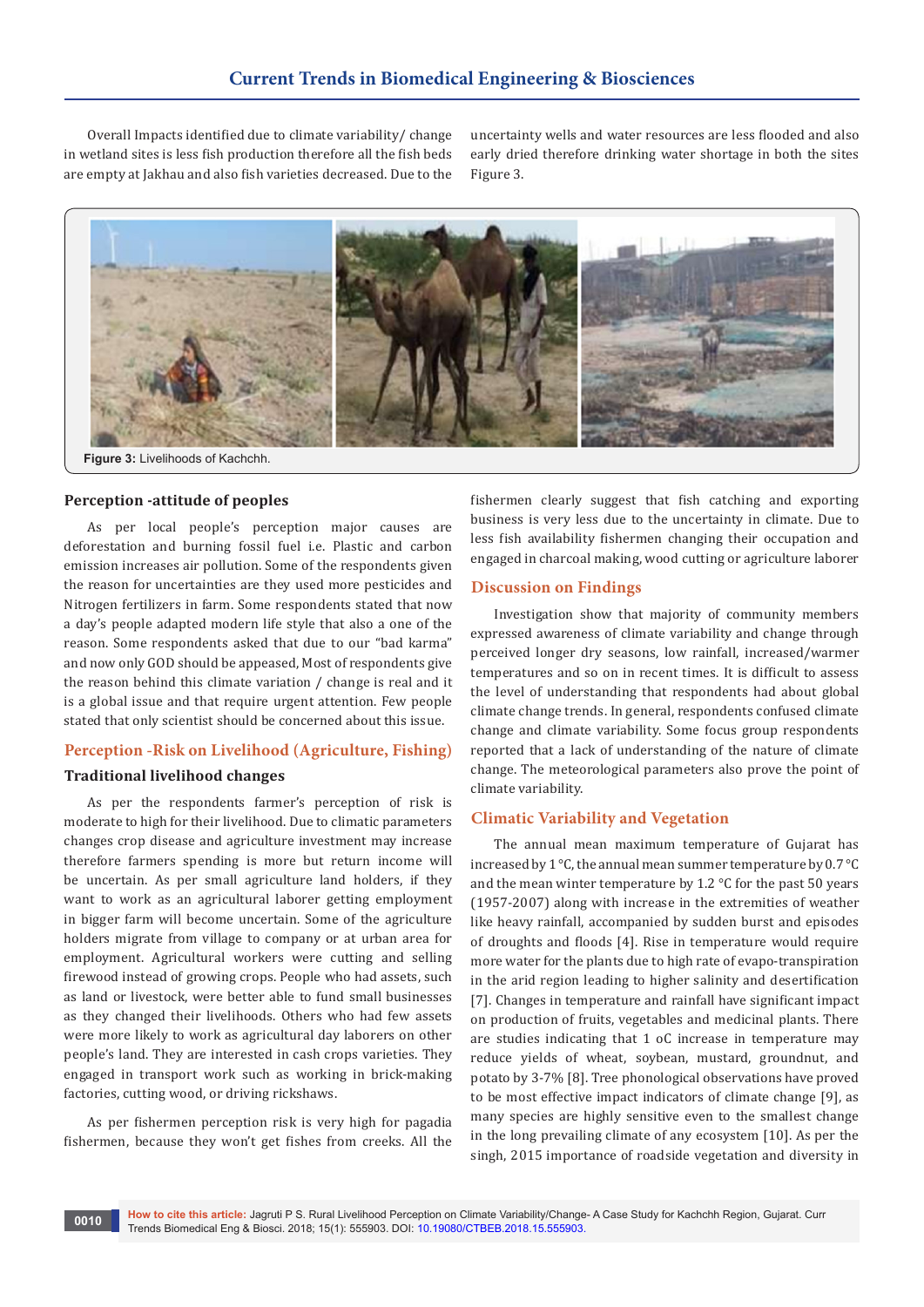enhancing carbon sequestration and if managed judiciously can play an important role in climate change mitigation.

# **Adaptation**

The study finding shows that respondents are adapted following things for livelihood and employment. They are taking crops in rotation and most of farmers taking a castor crop. They change their farming near irrigation water availability [10]. They are using hybrid and latest technology i.e. Hybrid seeds, drip irrigation, deepen wells/bore wells, use of tractor. Some rural people change their livelihood and work as a laborer. They are interested to take off farm job. They are migrating to urban areas and taking job in company. Now they are investing less in farm and consume also less. They decrease and or change number and types of cattle. Very few farmers are buying crop insurance.

# **Mitigation**

There is need to recharge the ground water and have maximum utilization of the runoff to sustain agriculture and human need. Ground water is the major source of fresh water in Kachchh and dependency on ground water would increase in years to come [11,12]. Creation of fresh water barriers by recharging ground water in the coastal aquifers to prevent salinity ingress is essential. Creating larger storage capacity is in the existing dams to mitigate the water shortage.

We cannot adapt to what we don't know because successful adaptation requires information and understanding of future change, information on climate change should be made available to farmers and other natural resource users to create more awareness and the knowledge on further effects of some human activities (such as bush burning) that contribute to climate change. For mitigating to the climate change reduction in the use of Non Timber forest product (NTFP) and also reduced the use of timber/ fuel wood. Plant more trees to mitigate the climate change. Importance of roadside vegetation and diversity in enhancing carbon sequestration and if managed judiciously can play an important role in climate change mitigation.

# **Recommendations**

i. Encourage rural people on alternative occupations and sources of income

ii. Land use planning should be part of any interventions programme on climate change as land use change constitutes the greatest driver of deforestation.

iii. Capacity building programme is vital to strengthen climate change adaptation especially in rural areas.

iv. Participatory adaptation strategy that involves local farmers in decision making and planning will ensure cooperation of local people in climate change adaptation.

v. Indigenous knowledge system should complement global modern knowledge systems to enhance climate change mitigation.

vi. Climate change and adaptive mechanism should be integrative including all other sectors of the economy in the course of planning.

vii. Focus on local research and improve the capacity of local communities and combine traditional knowledge by joining them in local disaster plans

viii. Awareness/Education on the issues of climate change still needs to be created to expand the level of awareness.

ix. Better communication means more awareness should be created on the effect of human activities on climate; environment education need to increase by media i.e. audio and video and give the knowledge about Govt. schemes i.e. crop insurance, weather and climate forecast in mobile

# **Conclusion**

This study assessed the perception level of rural people to climate variability/change in rural communities in the Kachchh region of Gujarat State. The communities were selected from dry land and wetland sites with the back ground of their occupational homogeneity, cultural and traditional lifestyles and sources of livelihood.

Rural people to a large extent are aware of the dynamics of their local climate; they are aware of climate variability/change issues and have strategies/coping mechanisms. The traditional knowledge practices have been adopted by the people in adapting to climate change impacts among farmers in area. This generates concern for behavior change and perception in this regard [12]. Notwithstanding, there is the need to synergize local and modern mitigation measures. Moreover, people to be responsible as part of the effort to reduce the trend through a review of our life styles. This change will only require a systematic and lasting effort through education and awareness of the people as education here seems the safest way to achieve the desired success. This is done not only by giving the people information, but ensuring that awareness is mobilized to the grass root to re-orient the society towards best/sustainable practices through attitudinal change.

# **Acknowledgement**

I respectfully acknowledge to Dr. Lyla Mehta and Dr. Shilpi Shrivastava, University of Sussex, for providing me financial support for climate change study of Kachchh region. I gratefully acknowledge Dr. V. Vijaykumar Director Gujarat Institute of Desert Ecology, Bhuj for supporting during the study period. The project 'Climate Change, Uncertainty and Transformation' was funded by the Research Council of Norway (Grant no: 235449).

# **References**

- 1. [http://www.moef.nic.in/downloads/others/Vulnerability\\_PK%20](http://www.moef.nic.in/downloads/others/Vulnerability_PK%20Aggarwal.pdf) [Aggarwal.pdf.](http://www.moef.nic.in/downloads/others/Vulnerability_PK%20Aggarwal.pdf)
- 2. [Rathore A, Jasrai YT \(2013\) Impact of climate change on the trees of](http://www.cibtech.org/J-LIFE-SCIENCES/PUBLICATIONS/2014/Vol-4-No-4/JLS-064-JUNE-051-APARNA-IMPACT-PERSPECTIVE.pdf)  [gujarat, india: phenological perspective. Indian Journal of Fundamental](http://www.cibtech.org/J-LIFE-SCIENCES/PUBLICATIONS/2014/Vol-4-No-4/JLS-064-JUNE-051-APARNA-IMPACT-PERSPECTIVE.pdf)  [and Applied Life Sciences 4\(4\): 438-447.](http://www.cibtech.org/J-LIFE-SCIENCES/PUBLICATIONS/2014/Vol-4-No-4/JLS-064-JUNE-051-APARNA-IMPACT-PERSPECTIVE.pdf)